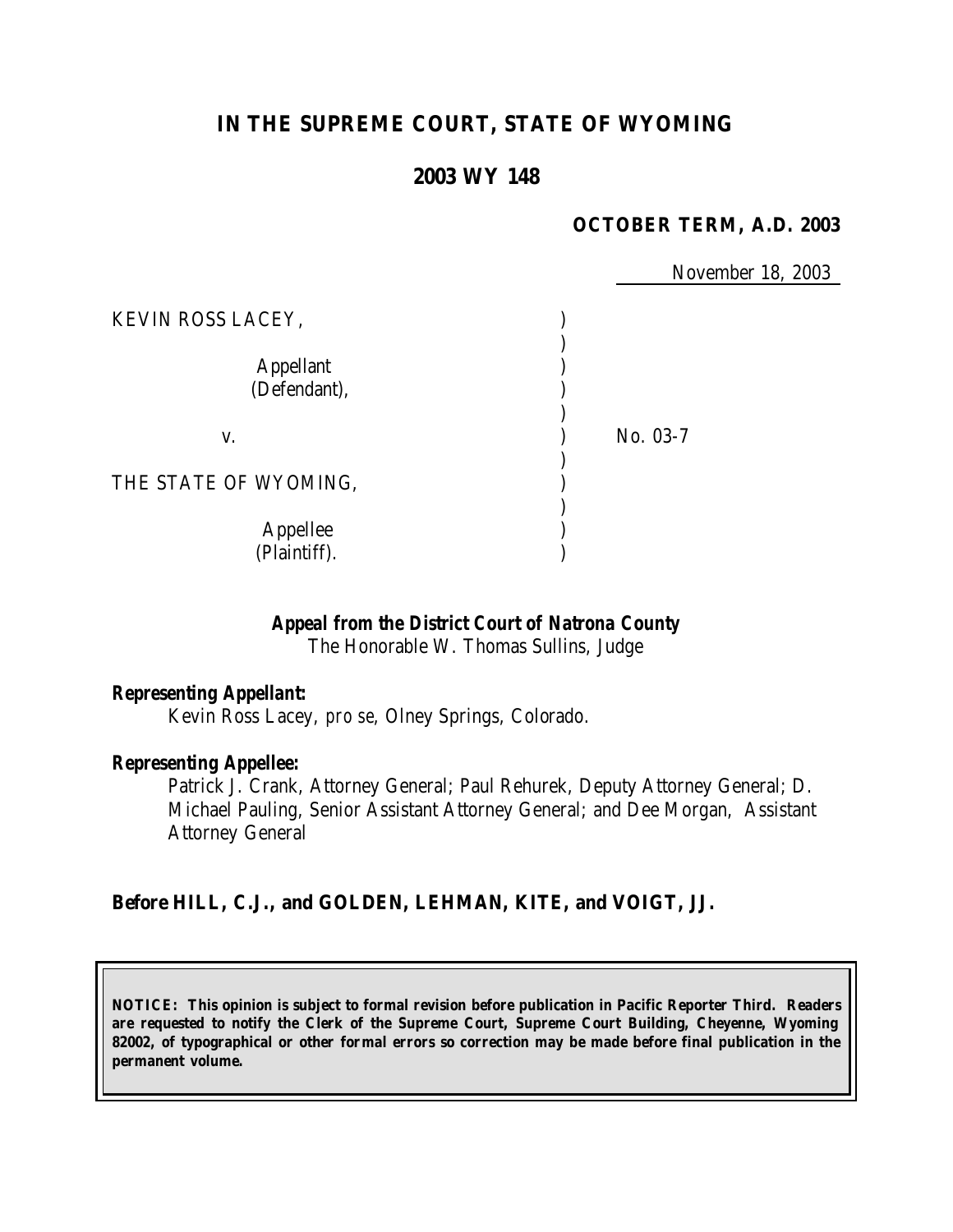KITE, Justice.

[¶1] In 2002, more than ten years after being convicted and sentenced for kidnapping and two counts of aggravated assault, Kevin Lacey filed a motion to correct an illegal sentence in district court. The district court denied his motion on the basis that no showing was made pursuant to W.R.Cr.P. 35(a). This Court must decide whether Mr. Lacey's claims are barred by the doctrine of res judicata given that he challenged his sentences previously in his direct appeal. We affirm.

#### **ISSUES**

[¶2] The first issue as presented by the Appellee is dispositive:

## Issue I: Whether appellant's current challenge to his sentence is barred by the doctrine of res judicata?

### **FACTS**

[¶3] Mr. Lacey's current appeal is his second appearance before this Court. In 1990, we affirmed Mr. Lacey's conviction on one count of kidnapping and two counts of aggravated assault and battery. The relevant facts which resulted in his conviction are set out in *Lacey v. State*, 803 P.2d 1364 (Wyo. 1990).

> At the trial, Appellant's wife, Diane, testified to the occurrence of the following events. On September 10, 1988, Appellant finished working and returned to the apartment where he and Diane lived. Diane was approximately six months pregnant. Appellant had consumed some alcohol, and he continued to drink throughout the evening. Between nine and ten o'clock, the couple prepared to go to bed, and Diane asked Appellant if she could read a book. Appellant got angry because he did not approve of the book's subject matter and tore the book into pieces. Diane became frightened and went into the bathroom to change clothes so she could leave. Appellant went into a fury, kicked the bathroom door open, and began to strike Diane. Appellant pushed Diane into the bathtub, continued to beat her, pulled her hair, and told her that she and the baby she was carrying had to die. Although Diane did not believe she would survive her husband's attack,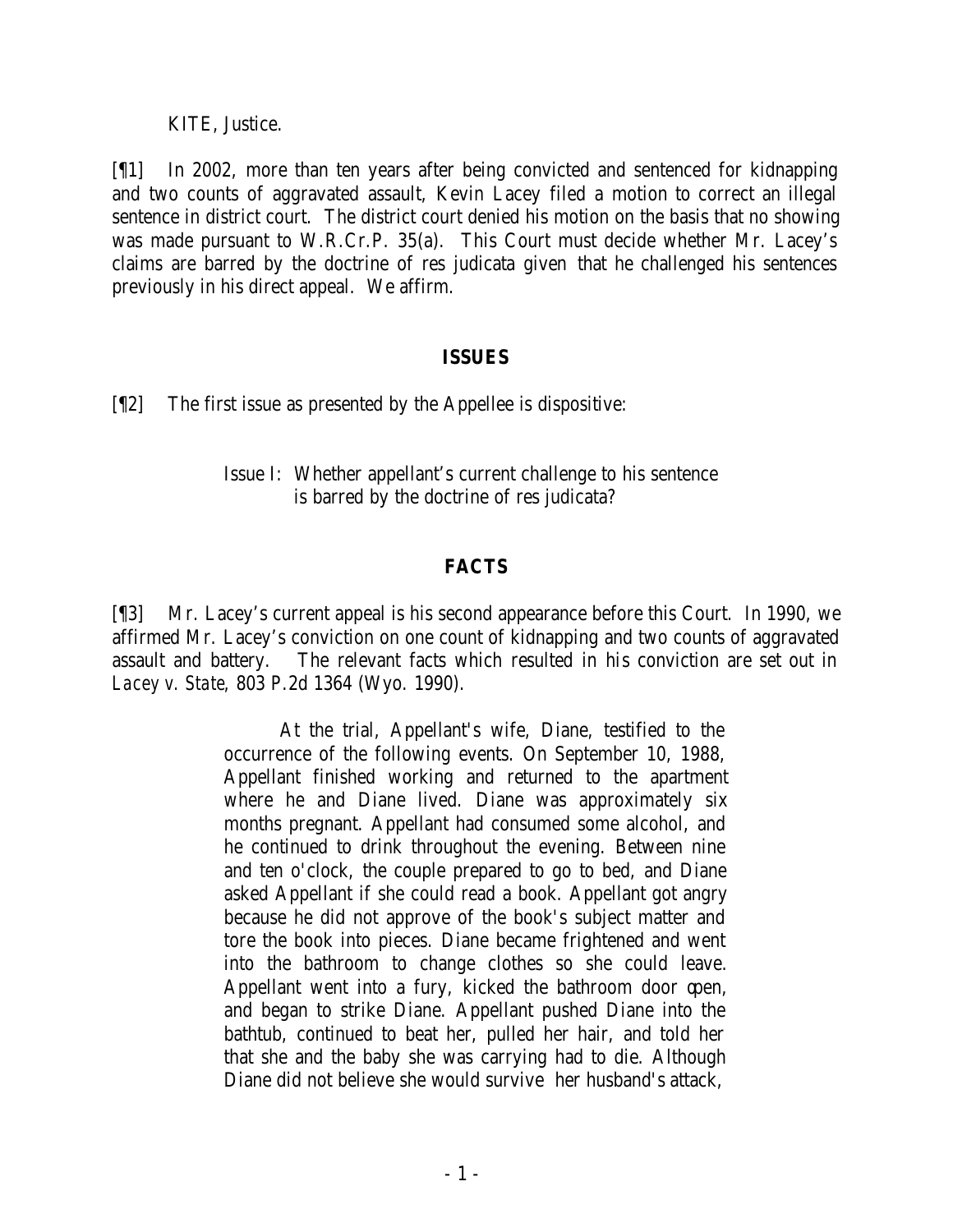the physical violence ceased after a period of thirty to fortyfive minutes. At that point, Appellant became apologetic, and the couple cleaned up Diane's hair and blood. Despite the fact that Appellant's rage had subsided, he told Diane that she would have to die before the night was over. Diane asked if she could leave the apartment, but Appellant said, "No." After the bathroom was cleaned, Appellant retrieved several cans of beer and a knife, and the couple went to bed. Appellant lay beside Diane, holding the knife, and told her to go to sleep.

The next day, Appellant continued to exercise dominion over Diane by accompanying her everywhere she went and by carrying the knife or keeping it in close proximity. Appellant also poked at Diane with the knife, held it to her throat, and continued to verbally threaten her. The couple had several visitors during the day, but Diane was too afraid of Appellant to say or do anything which would alert anyone of her peril. Diane and Appellant left the apartment so Appellant could speak with a co-worker, but, once again, Diane was too scared to seek help. Finally, Diane's sister stopped by the apartment, and Diane told her that she wanted to get out. Diane's sister notified her father of Diane's plight, and he went to the apartment and liberated Diane without incident.

*Lacey*, 803 P.2d at 1366.

[¶4] On the basis of these facts, Mr. Lacey was charged with and convicted of the kidnapping and aggravated assault charges. *Id.* The district court sentenced him to not less than twenty nor more than twenty-five years on the kidnapping conviction, not less than ten nor more than fifteen years on the first aggravated assault and battery conviction, and not less than ten nor more than twelve years on the second aggravated assault and battery conviction. The kidnapping sentence and the first aggravated assault and battery sentence were to be served concurrently, with the final aggravated assault and battery sentence to be served consecutive to the first two sentences. The jury found him to be a habitual criminal and the aggravated assault and battery sentences were enhanced under Wyo. Stat. Ann. § 6-10-201 (LexisNexis 2003).

[¶5] On direct appeal to this Court, Mr. Lacey questioned the propriety of his sentence enhancement. He contended his status as a habitual criminal should be used to enhance only one of his sentences. This Court held that the district court did not abuse its discretion when it enhanced two sentences for two convictions arising out of a single occurrence. *Lacey*, 803 P.2d at 1371.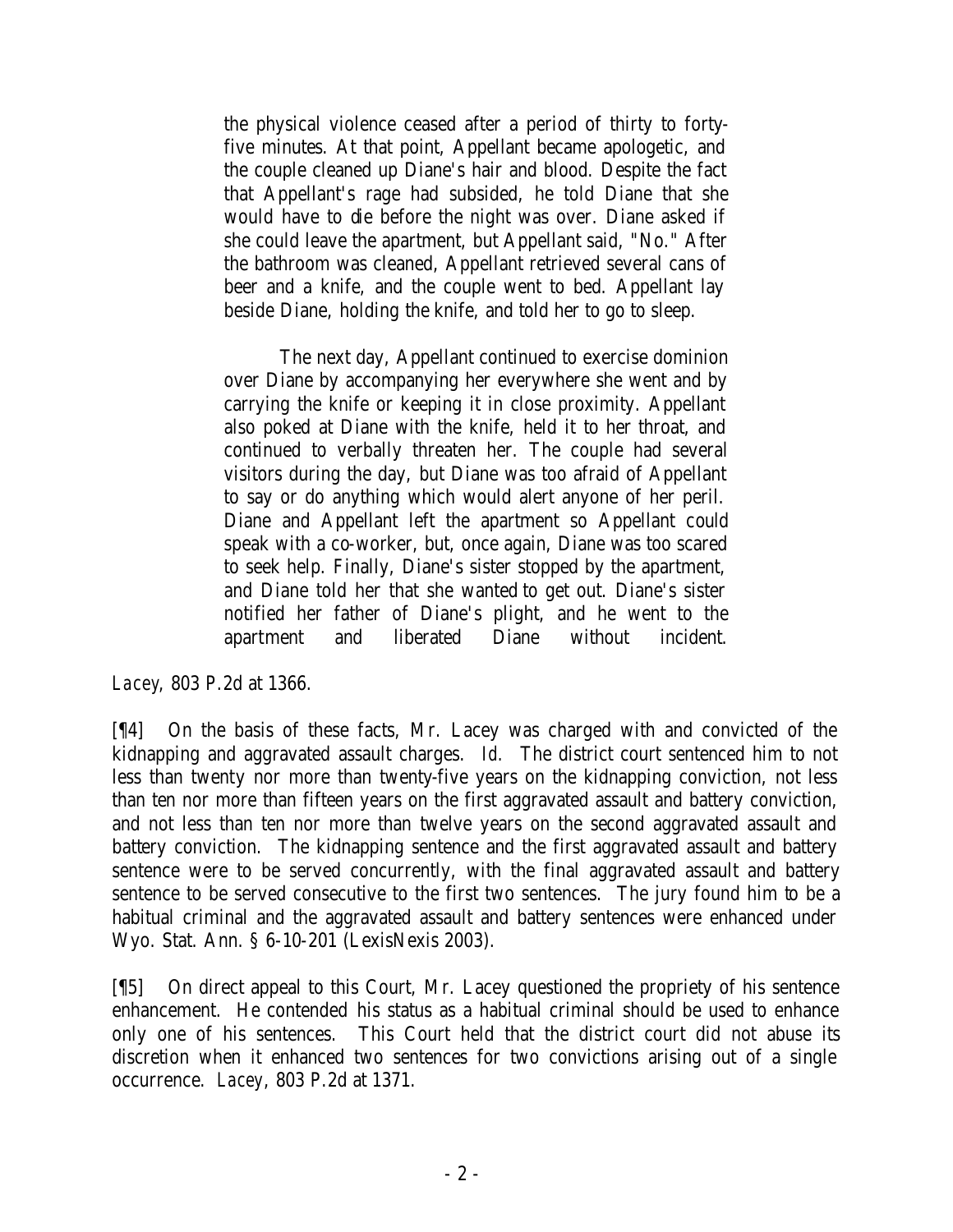[¶6] In 2002, in his motion to correct an illegal sentence, Mr. Lacey argued the imposed penalties for the aggravated assault and battery convictions exceeded the maximum sentences prescribed by statute. He also argued all three sentences should run concurrently with each other because of lack of evidence, prosecutorial misconduct, and other irregularities at trial. The district court denied Mr. Lacey's motion, holding that "no showing has been made pursuant to Rule 35(a) of the Wyoming Rules of Criminal Procedure to justify or require a modification of the Defendant's sentences." This appeal followed.

### **STANDARD OF REVIEW**

[¶7] Mr. Lacey's current appeal is governed by W.R.Cr.P 35(a). We recently stated:

W.R.Cr.P. 35(a) governs motions to correct illegal sentences. "A motion to correct an illegal sentence under W.R.Cr.P. 35(a) is addressed to the sound discretion of the sentencing court." *Mead v. State*, 2 P.3d 564, 566 (Wyo. 2000). We, therefore, apply our abuse-of-discretion standard in reviewing a denial of a motion to correct an illegal sentence. *Cardenas v. State*, 925 P.2d 239, 240 (Wyo. 1996). The abuse-of-discretion standard of review reaches the question of the reasonableness of the trial court's choice. *Griswold v. State*, 2001 WY 14, P7, 17 P.3d 728, 731 (Wyo. 2001). Judicial discretion is a composite of many things, among which are conclusions drawn from objective criteria; it means exercising sound judgment with regard to what is right under the circumstances and without doing so arbitrarily and capriciously. *Id.*

*Martinez v. State,* 2002 WY 10, ¶ 7, 39 P.3d 394, ¶ 7 (Wyo. 2002). W.R.Cr.P. 35(a) gives district courts the authority to correct illegal sentences at any time. *Id.* at ¶ 9*.* An illegal sentence is one that exceeds statutory limits, imposes multiple terms of imprisonment for the same offense, or otherwise violates the constitution or other law. *Id*.

### **DISCUSSION**

[¶8] In contending the district court erred in denying his motion to correct an illegal sentence under W.R.Cr.P. 35(a), Mr. Lacey argues the oral pronouncement of his sentences did not include a finding that he was a habitual criminal, and thus his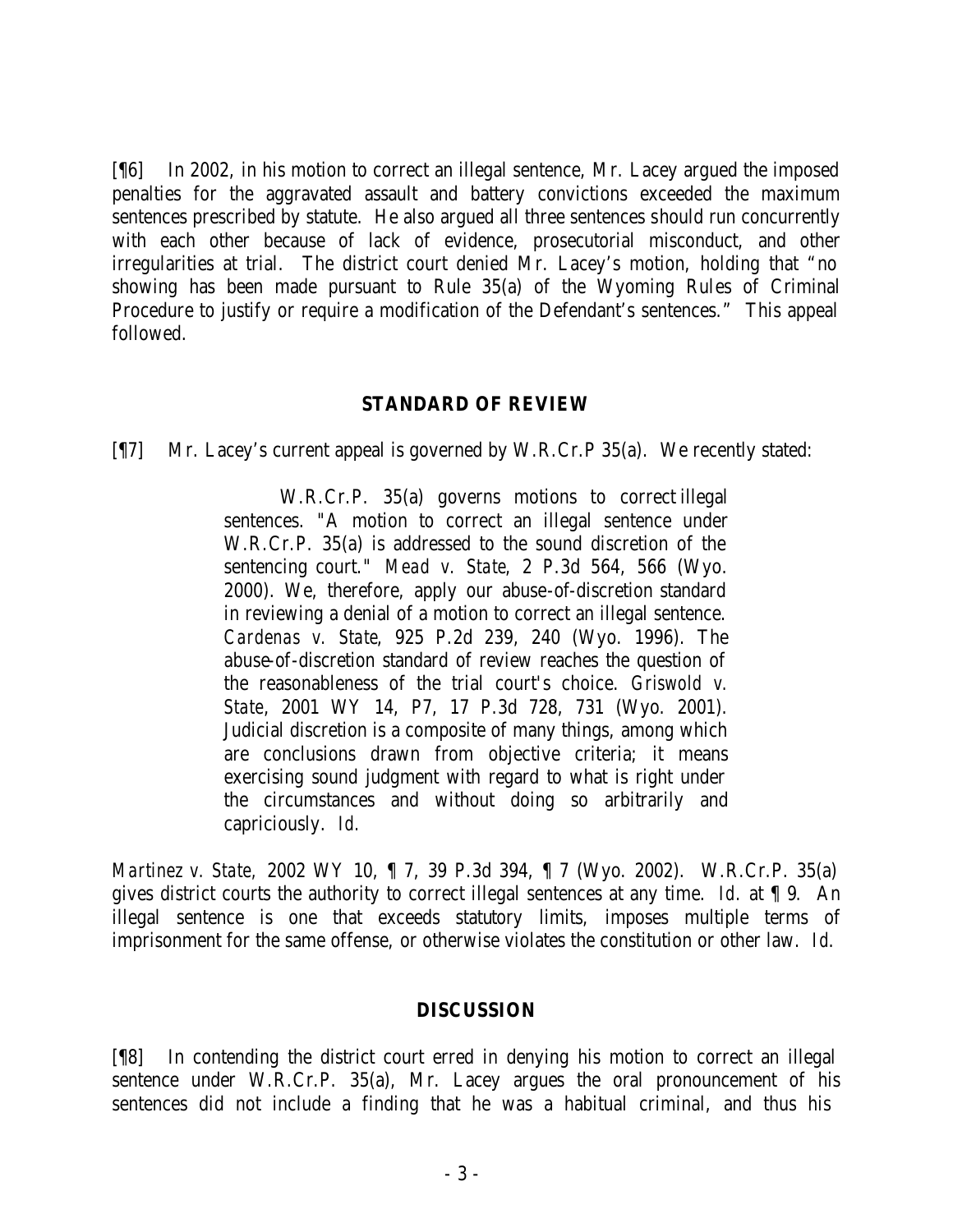aggravated assault sentences exceeded the maximum penalty allowed by law. Further, Mr. Lacey contends the district court should have ordered his aggravated assault sentences to run concurrently because those charges were based on the same acts. And finally, Mr. Lacey contends the district court should have imposed an enhanced sentence on only one of the aggravated assault charges, because it was the only "principal charge" capable of enhancement pursuant to the habitual criminal statute.

[¶9] The State, on the other hand, contends Mr. Lacey's claims should be denied altogether because they are barred by res judicata. Because Mr. Lacey challenged the legality of his sentence when he appealed from the district court's initial judgment and sentence, the State argues Mr. Lacey did raise or could have raised all of his current arguments in his direct appeal.

[¶10] The district court denied Mr. Lacey's motion on the basis that no showing was made pursuant to W.R.Cr.P. 35(a) to justify or require a modification of the sentences. However, we need not reach that threshold because the doctrine of res judicata completely bars Mr. Lacey's motion. It is well settled we may affirm the district court's decision on *any* legal ground appearing in the record. *Daniels v. Carpenter*, 2003 WY 11, ¶ 30, 62 P.3d 555, ¶ 30 (Wyo. 2003).

[¶11] In determining whether the doctrine of res judicata applies, we examine four factors: (1) identity in parties; (2) identity in subject matter; (3) the issues are the same and relate to the subject matter; and (4) the capacities of the persons are identical in reference to both the subject matter and the issues between them. *Markstein v. Countryside I, LLC*, 2003 WY 122, ¶ 15. This court has repeatedly held that issues raised and considered in a prior criminal appeal are *res judicata,* and cannot be relitigated by a defendant in a subsequent collateral attack. *McCarty v. State*, 929 P.2d 524, 525 (Wyo. 1996). We have said:

> It is a longstanding rule that issues which could have been raised in an earlier proceeding are foreclosed from subsequent consideration. *Kallas v. State,* 776 P.2d 198, 199 (Wyo. 1989); *Cutbirth v. State,* 751 P.2d 1257, 1261 (Wyo. 1988). Unless [the appellant] can show good cause why the issue was not raised at an earlier opportunity, the court may decline to consider the issue. *Kallas,* 776 P.2d at 199; *Cutbirth,* 751 P.2d at 1261.

*Hamill v. State*, 948 P.2d 1356, 1358 (Wyo. 1997).

[¶12] In *Hamill,* the defendant did not raise the issue of his consolidated sentence when he appealed his 1979 conviction. Eleven years later, Mr. Hamill filed his first motion to correct an illegal sentence. Again, the motion contained no mention of his consolidated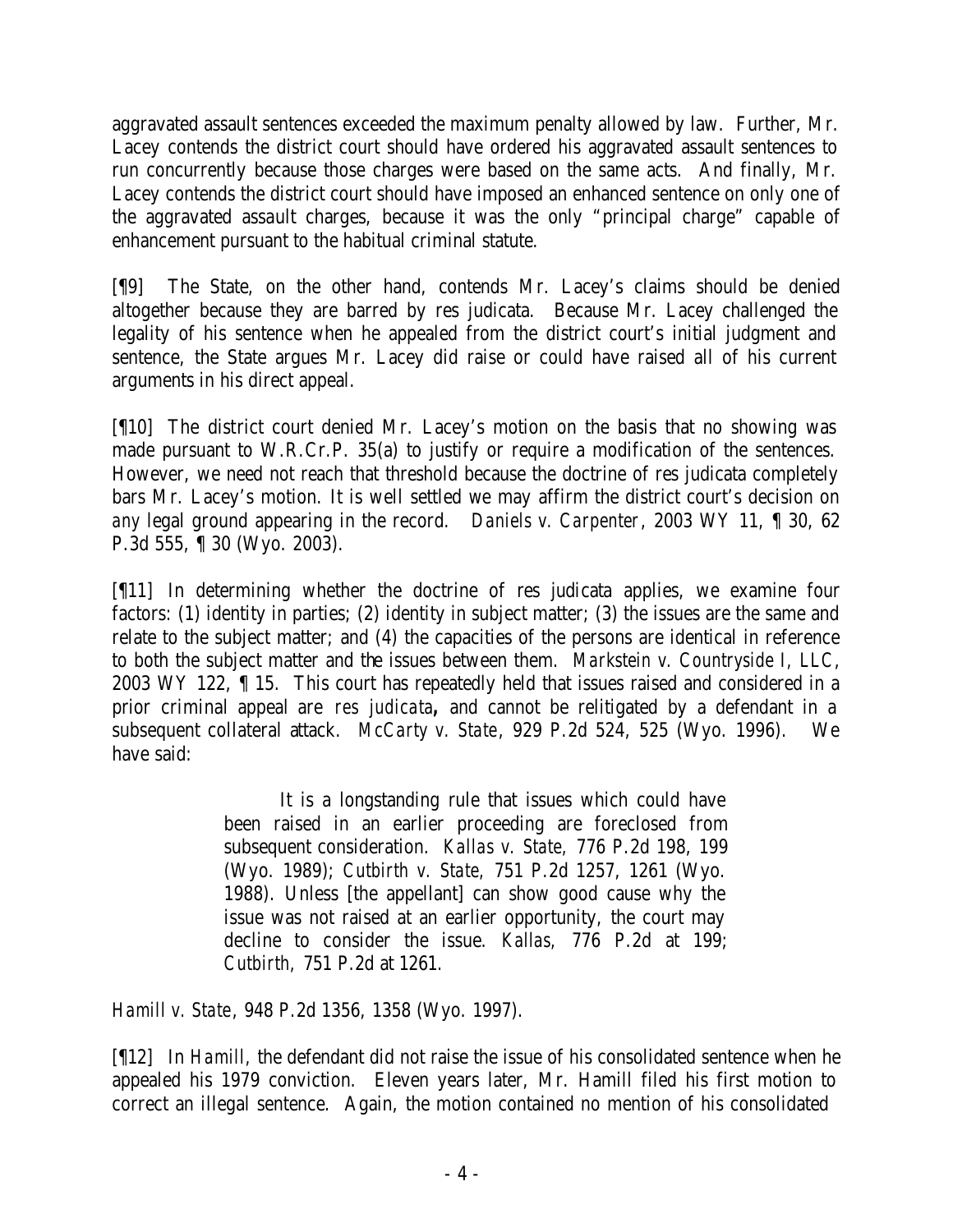sentence. That motion was denied. Sixteen years after his conviction, he filed yet another motion to correct an illegal sentence, this time contending his sentence was illegally consolidated. Finding res judicata applied, we said:

> Hamill fails to articulate any reason why this issue was not raised in his earlier petitions regarding his sentencing . . . . Hamill makes no attempt to explain why he did not challenge his consolidated sentence in his petition filed in 1990 . . . .

> Neither do the interests of justice require consideration of Hamill's claim.

*Hamill*, 948 P.2d at 1359.

[¶13] Similarly, in *Mead v. State,* 2 P.3d 564, 566 (Wyo. 2000), we held Mr. Mead's appeal of his motion to correct an illegal sentence was barred by res judicata. "The issue ... could have been raised in that appeal, but it was not .... [W] e ground our decision in this case on the doctrine of res judicata, and we hold that this Court is foreclosed from considering Mead's appeal on its merits." *Id.* 

[¶14] Unlike the defendants in *Hamill* and *Mead*, Mr. Lacey *did* challenge his sentences in his direct appeal:

> Appellant's final argument challenges the propriety of the district court's decision to increase both aggravated assault and battery sentences to greater amounts of time than provided for by statute as a result of the jury finding him to be a habitual criminal. Appellant does not contest the jury's finding that he is a habitual criminal. Instead, he contends his status as a habitual criminal should be used to enhance only one of his sentences.

*Lacey*, 803 P.2d at 1371. Mr. Lacey's complaints in this appeal, likewise, focus on his sentences. Here, he argues the district court erred "by not imposing one (1) sentence for the principal charge to be enhanced pursuant to the Wyoming Statute § 6-10-201, habitual criminal." As in the prior appeal, Mr. Lacey's argument centered around his status as a habitual criminal and its effect on his sentences. Although his argument differs slightly from that presented on direct appeal, the distinction is insufficient to avoid the application of res judicata. Mr. Lacey offers no showing of why the issues raised in the current appeal could not have been raised in his direct appeal and absent such a showing his claims in the present appeal are barred by the doctrine of res judicata.